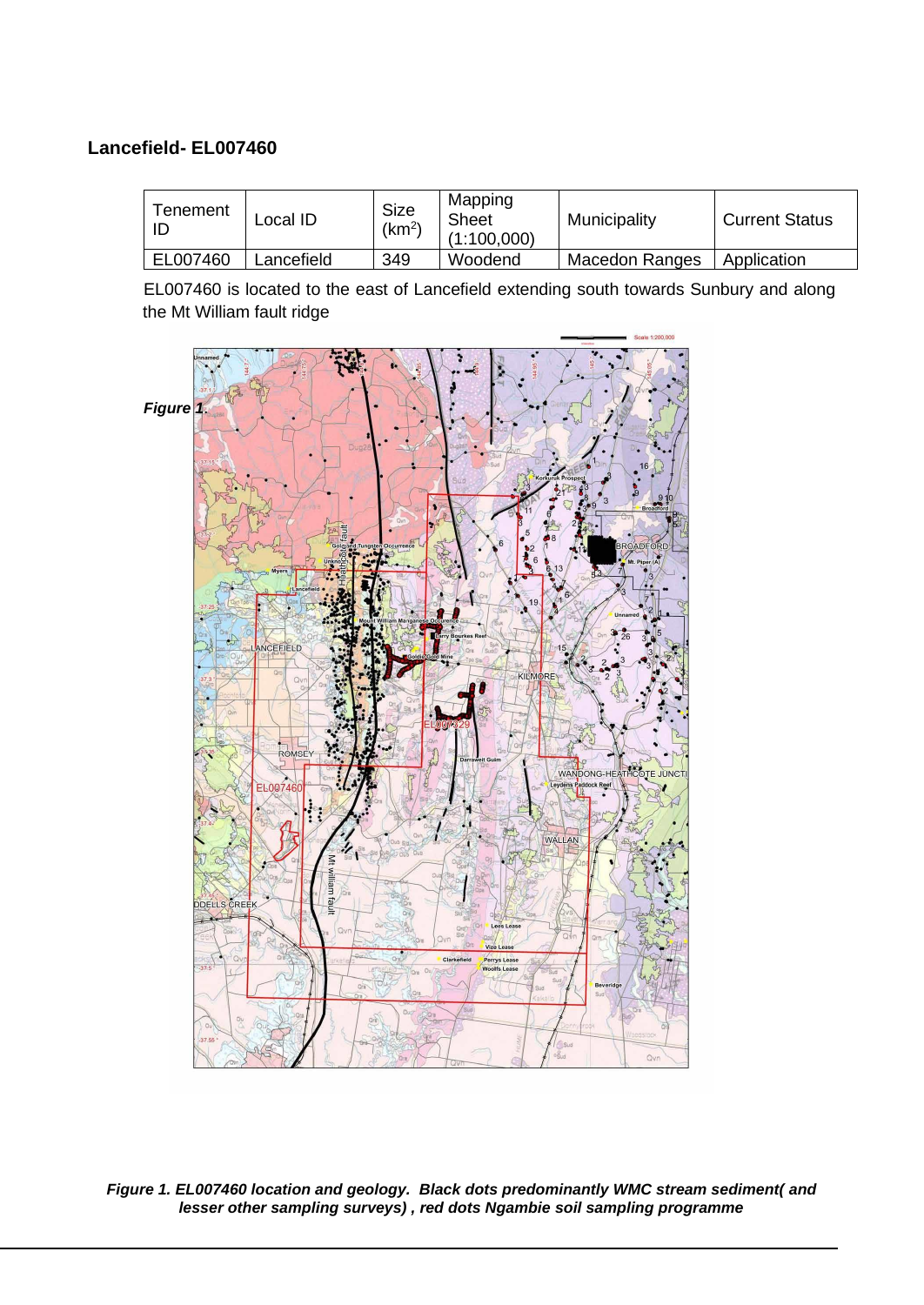# **1.1.Regional Geology**

The regional geology was descried by Krijnen, 2015:

Straddling the Mt William fault the project area is both on the western edge of the Melbourne Zone and the eastern margin Bendigo Zone of the Lachlan Fold Belt. The geology comprises marine siltstones and minor sandstones of Silurian to Early Devonian age.

Ductile deformation (Tabberabberan Orogeny) during the late Devonian within the Bendgio Zone created open folds within the Siluro-Devonian turbidites, with accompanying greenschist grade metamorphism. The regional scale folds demonstrate some degree of flexure which is related to NE-SW compression during the latter stages of the Tabberabberan Orogeny.

The Melbourne Zone is bounded to the west by the Mt William Fault, and to the east by the Governor Fault. These major faults contain fault bounded blocks of Cambrian greenstones indicative of underlying stratigraphy.

## **1.2.Local Geology**

The principal rock types within the tenement are middle to upper Silurian sandstones and shales (Springfield and Chintin beds) and Tertiary basalt. The sediments have been regionally folded, with north-south axis and dips of 70-80° (Planet 1976) Devonian intrusions of granite and granodiorite occur to the north of the tenement and sections are covered by Newer Volcanics

The Mount William Fault intersects the tenement in the south-west corner, which is the boundary between the Bendigo-Ballarat and Melbourne structural zone ad dominated by thick sequences f sediments comprising sandstones and siltstones Several smaller faults parallel to the Mount William fault have been mapped in the central area of the tenement. The central to western area comprises the Heathcote greenstone belt bounded by the Heathcote. and Mt Williams faults.( McMicken This volcanic belt includes tholeiitic basalts (Rossiter 1990) interbedded with several units comprising cherts, pyroclastics and sediments ( Thomas el ta )

### **1.3.Mineralisation**

Much of the recorded gold mineralisation is on the far eastern margin or directly adjacent to the tenement boundary within the Company's adjoining application EL007439.

Of primary interest is the Goldie Gold Mine located 10 km west of Kilmore. The country rock consists of Upper Silurian sandstones, quartzites and slates folded into a welldefined anticline, the axis of which strikes at 004° and plunges 25° to the south. According to J.P.L. Kenny, who examined the mine in 1934, the reef consists of an east dipping formation in east dipping beds adjacent to the anticlinal axis. Kenny also states that the country rock is mineralised carrying arsenopyrites and fine mineralised quartz veins oxidised near the surface. Gold occurs in the quartz veins, in the slate bands, and an apparent association with arsenopyrite. The mine was worked by three shafts to a depth of 120 feet.

The second occurrence of gold mineralisation in the western portion of the tenement is Larry Bourkes Reef, shown on the Lancefield geological parish plan as the Kilmore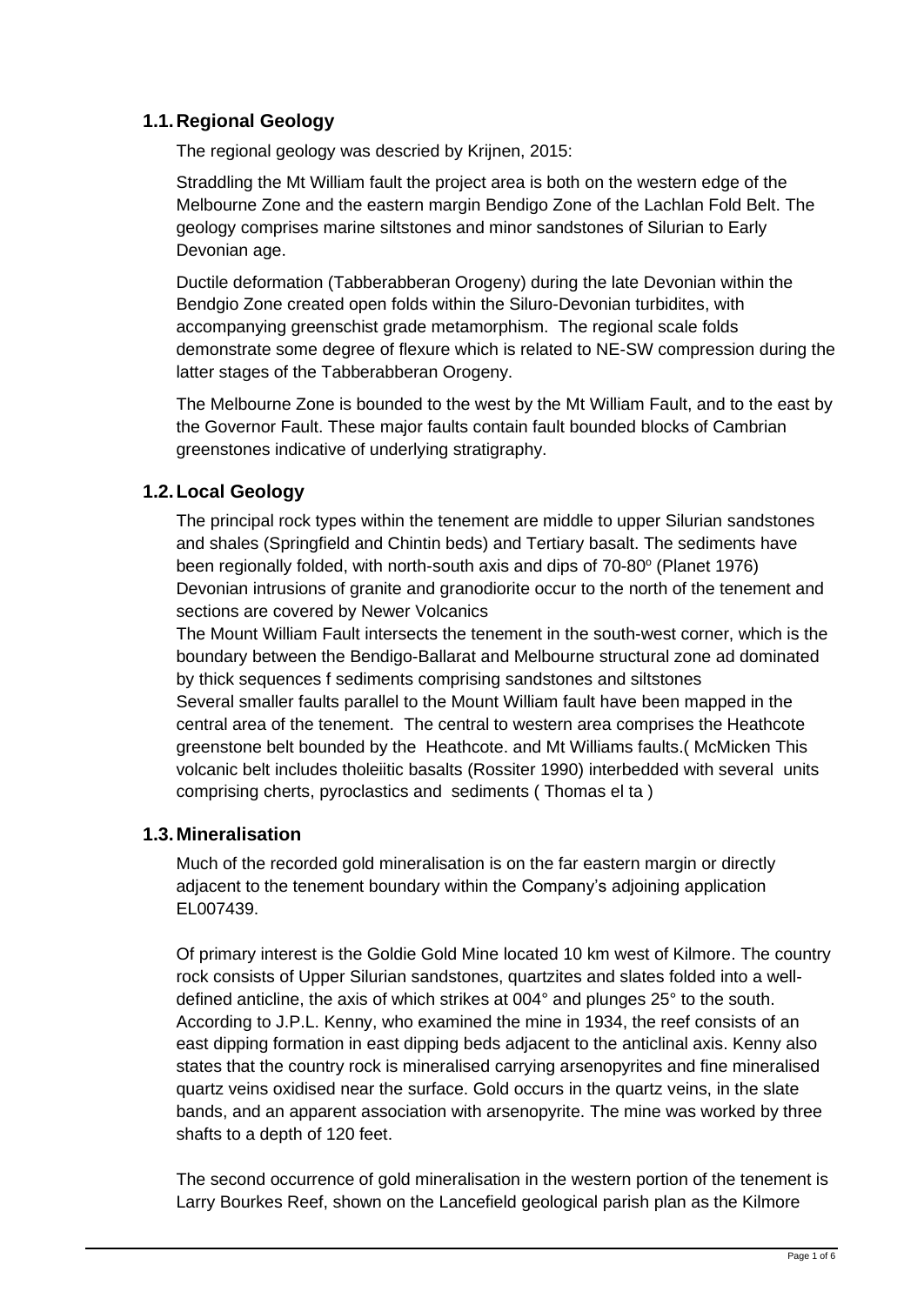Diggings.The mine was described by Dunn (1905) and Kenny (1934) with the below of summary of the observations from both authors:

The country rock consists of folded Silurian sandstones and mudstones striking north south. Both authors describe a fault striking east-west and dipping to the north. On the footwall of the fault is a breccia composed of large blocks of Silurian sediments commented by a matrix of finer grained material. Quartz occurs as fine veins in fracture fillings and in the matrix as small bunches. This formation was worked from two open cuts, the as small bunches. This formation was worked from the main one oriented east-west with a length of 70 m and a width of 4-17 m. From the east end of this cut a smaller one extends south for 20 m. Three shafts were sunk on the north side of the main open cut, with the deepest being hunts shaft which was sunk to a depth of 25 m with a 12 m cross cut to the formation beneath the main opencut. 85 m SW of this shaft is Rue's shaft, which was sunk entirely in breccia. North from the shaft, stoping has been undertaken on the formation on the 9, 18 and 27 levels.

## **1.4.Mining History/Production**

Production data from the Larry Bourkes Reef between 1864 and 1868 is recorded as 1070 ounces from 5620 tonnes, with an average grade of 5.9 g/t. This figure is incomplete as the size of the open cuts indicates that considerably more tonnes were mined. (Planet, 1976)

The Goldie Mine yielded 748 ounces of gold for an average of 9.6 g/t between 1886- 1888. (Planet Resources, 1976)

The Kilmore Antimony occurrence is located on the tenement with unknown production figure Oroya (2009) refer ot quartz reef mining of high grade disseminated fold in the granite near its southern contact approx. 5km north of Lancefield. Follow up on this comment is required.

# **1.4.1. Nearby Mining Activity**

There are no operating gold mines near the tenement.

### 1.5. **Exploration**

1.6. Much of the interest in the region has been more on the Lady Burkes reef and the mines at Goldie /Larry Bourke reef or the Kilmore antimony mine ( undocumented) however some attention has been given to the Mt William fault itself and the greenstone belt to the west in search of base metals associated with the volcanogenic rocks. Gold occurrences were also explored for within the granite to the north of the licence and to the southeast where minor occurrence in drilling by Rio Tinto were reported at the Cornella East Prospect.

### **Western Mining Corporation 1970**

Western Mining completed a regional exploration programme during 1970 referred to as the Heathcote axis with comprehensive stream sediment and lag sampling programme also completed magnetic surveys and IP. More focused on Ni, Pb, Zn. Their exploration activities included drilling 1000m for 5 holes south of EL1367.

### **Planet Mining, 1976**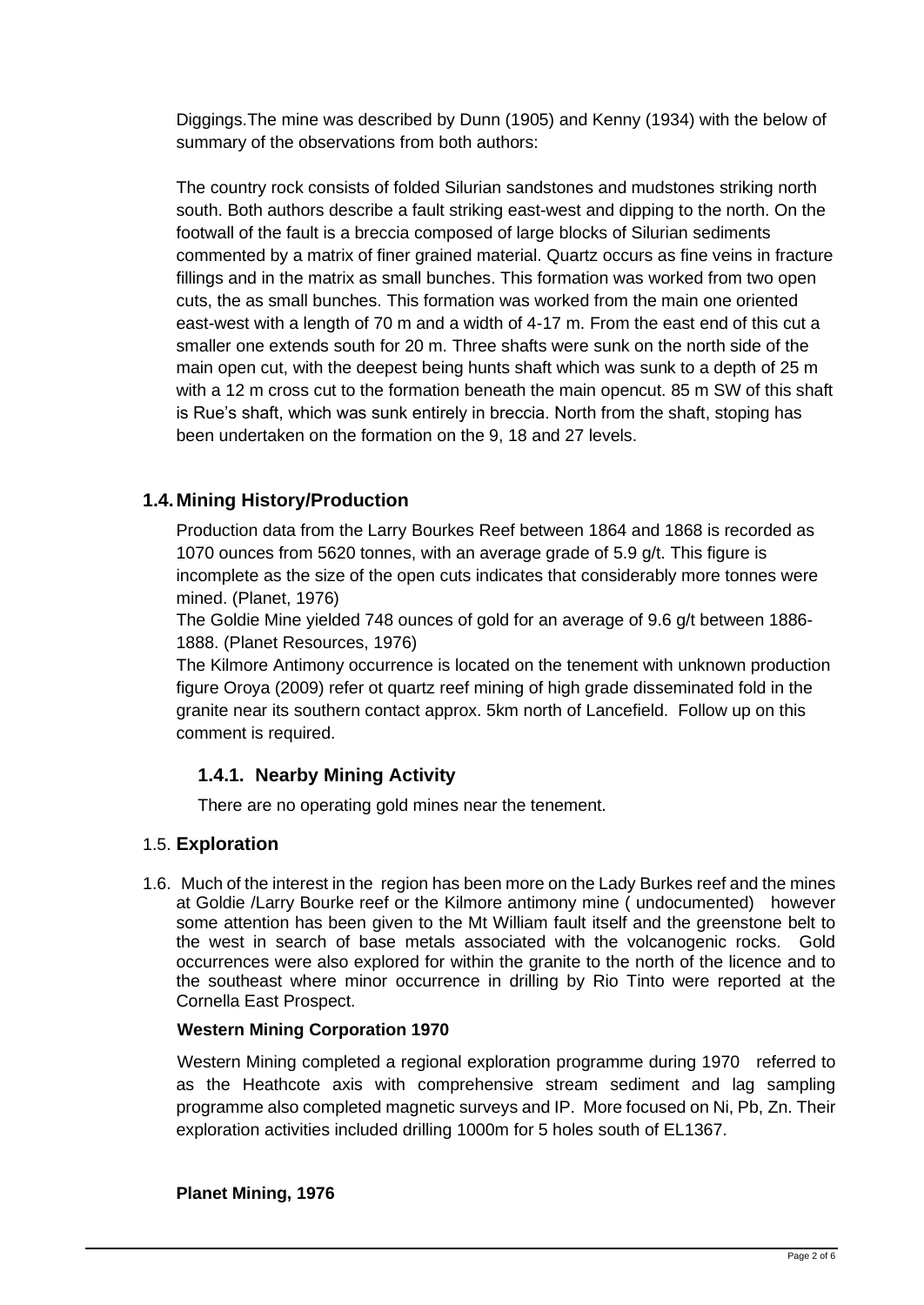Trenching was completed across the breccia south of the open pits associated with the Larry Bourke's Reef as well as sampling of the shaft and adits.. 230 m of trenching was completed with 77 30 kg samples taken along with 24 adit and stope samples from the Rues Shaft at the Larry Bourke's Mine. Results from the trenching were low, consistently below 0.2g/t. .Results from the adit and stope sampling were also low, falling within the 1.4-2.0g/t range. It has been proposed that a majority of the grade was adjacent to the fault bounding the breccia on the north side. (Planet Resources, 1976)

### **CRA Exploration Pty Ltd, 1981-1986**

CRa in 1982 focusing on the eastern side of the Mt William project area were seeking alluvial deep lead hosted gold .The company completed a total of 13 RC holes and 17 cable tool holes which despite intersecting auriferous material resulted in disappointing and erratic grades. Details of the drilling can be found in the Kilmore report

### **Rosscraft Minerals 1983 – 1988**

There is some confusion over the filed reporting by Rosscraft which appears to be similar to pervious CRA reports and may have been as a result of joint venture. Rosscraft as a company however did not consider sufficient success warranted drill testing

#### **BHP Minerals 21980- 1986**

Extensive work was carried out by CRA throughout the region. Their target was disseminated gold sulphide seen in association with quartz cemented sandstone breccia. Both gold and arsenic were found elevated in coarser sediments with an associated pyrite/sericite alteration

Stream sediment sampling proved inconclusive with the best drill interaction of 50m @1g/t,/ The location of this drilling is still under investigation

### **Perseverance Mining 1992 – 1993**

Seeking Ngambie style mineralisation the Company explored over the Lancefield/Kilmore area regionally. Despite extensive stream sediment sampling the Company failed to locate any strong anomalies. Mapping did reveal significant fold patterns but were focused specifically on the Ngambie style and considered the folding not conducive to developing mineralised structures they were seeking.

#### **Metex 1995**

Work completed on the historical EL3573 tenements part of which covers the application area. The focus for Metex was the western margin of their tenement focused on Mt William. Other than desk top studies, the company's activities focused on stream sediment sampling along the Mt William range. Results were inconclusive

#### **Barrack 2005.**

Their exploration licence overlapped the eastern portion of the current application competing desktop studies only before relinquishment their report noted low level results in stream sediment sampling without further location detail and no further follow up

### **Oroya Mining 2009**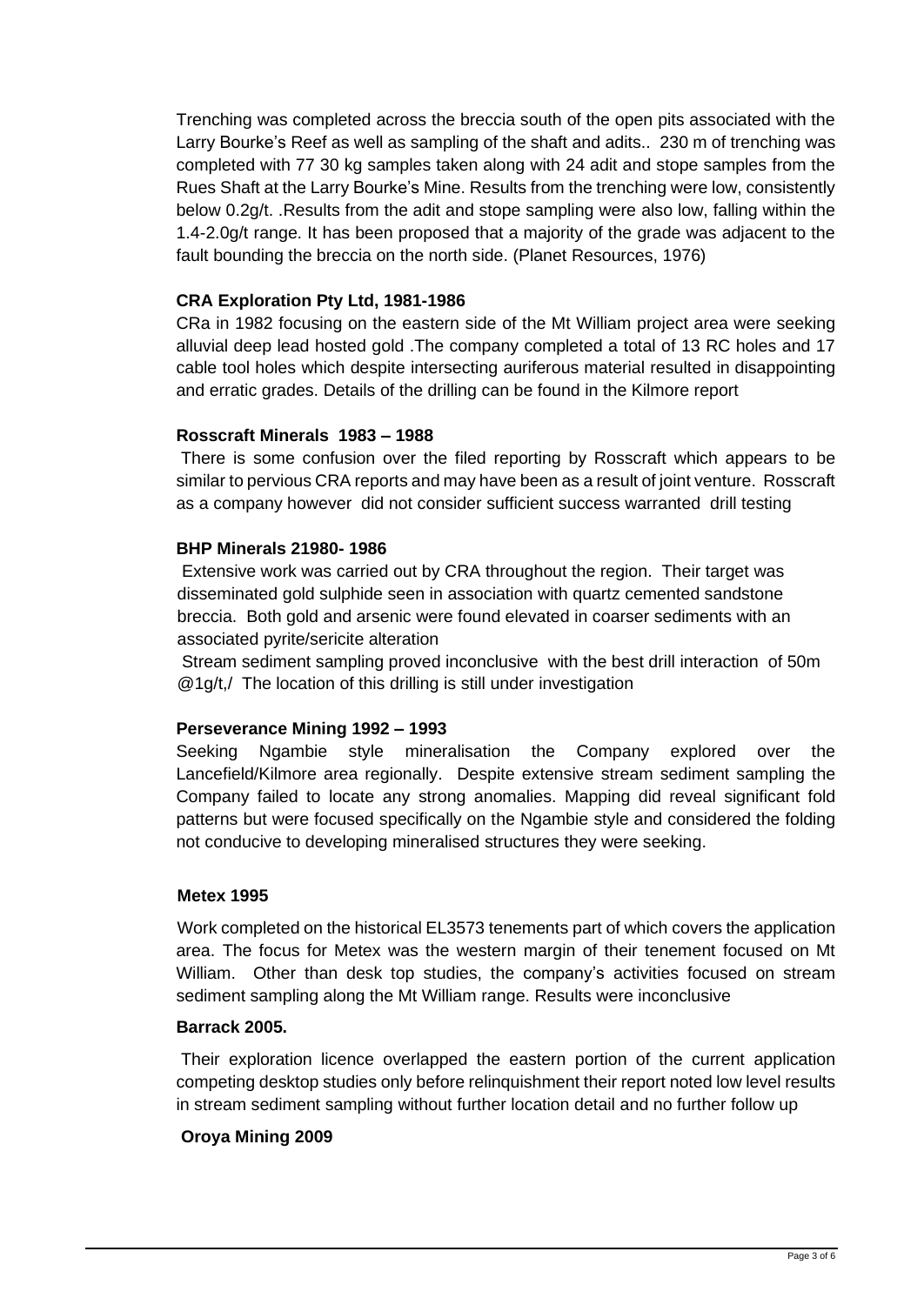Initial exploration by Oroya at their Mt Piper project saw the collection of stream sediments over the very northernmost part of the current application ( historical licence EL4947) the Company failed to find sufficient positive results to continue to explore

### **Nagambie 2014-2015**

In 2014, a Geochemical sampling program was conducted on roadsides verges on the south western portion of the tenement, proximal to historic mining areas. The highest gold value of 21 ppb was taken from Diggings Road reserve. Another two elevated results were taken along Diggings Road, including a 3 ppb and a 9 ppb. Elevated arsenic levels were associated with the 21 ppb and 9 ppb gold results but did not show elevated antimony. The 3 ppb gold result had high antimony and low arsenic. A further sample taken along the Old Kilmore-Lancefield Road returned 4 ppb which was not associated with elevated arsenic or antimony levels. (Krijnen, 2015) Elevated arsenic results were common in the soil program with a cluster of elevated results on the corner of Diggings and McHargs Road along with McGraths Lane. These samples roughly show the trends between the historic mines in the area. Three samples returned elevated antimony values with a sporadic distribution. The soil geochemistry indicated a few areas showing anomalous gold, mostly along Diggings Road. This area corresponds to historical alluvial gold workings. Elevated arsenic values show a trend which matches the trend of the historical workings in the area.

Most other tenement holders have focused on other areas outside of EL007460 when holding ground covering this tenement.

# **1.7.Exploration Strategy**

Structurally controlled mineralisation is a primary focus about the length of the Mt William and Heathcote fault. Abundant stream sediment data form previous explorers is available for further geochemical analysis particularly for gold and its pathfinders bearing in mind the original surveys we focused on base metals associated with the volcanic rocks of the Heathcote/ Mt William zone. Further work could comprise

- Review existing geophysical data to confirm position of the fault
- And more detailed sampling using MMI techniques for the area under cover particularly along strike form the Goldie mine.

The Costerfield Goldfield is located 35km from the tenement. Mandalays Costerfield Gold-Antimony mine is located close to parallel faulting to of the Mount William Fault on. A strategy for exploring this style of mineralisation would consist of;

- Identifying faults parallel to the Mount William Fault in a similar setting to **Costerfield**
- Review existing geochemical data to identify any possible gold/antimony anomalies
- Conduct geochemical sampling programs over any faults or anomalies identified as prospective.